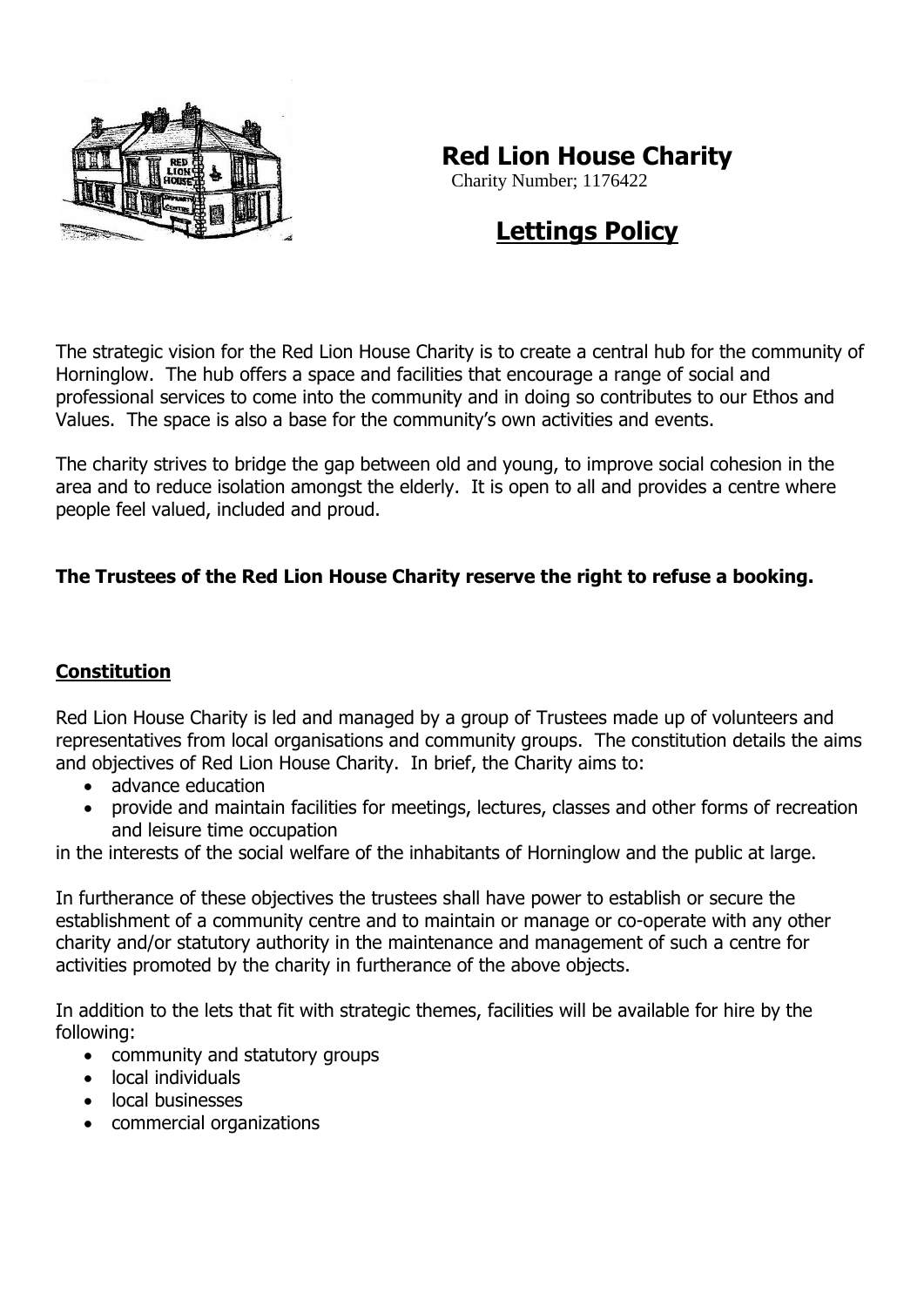## **Facilities**

At ground floor level:

- a meeting room with a capacity of up to 100
- kitchen
- toilets
- storage

At first floor level (Phase 2, not currently available):

- a meeting room with a capacity of 80
- toilets
- storage
- smaller rooms for meetings or office use

#### **Hire Arrangements**

A booking form will be filled and signed. This will include both 'short term' and 'long term' leases (which are repeat bookings over 10 weeks or more). The booking form and the Booking Agreement detail all responsibilities whilst using Red Lion House, as well as cost and financial arrangements. The booking form will be completed and handed to the Bookings Manager of Red Lion House before a booking starts.

Whilst provisional bookings can be taken over the phone, bookings cannot be confirmed unless the Booking Form has been submitted. Provisional bookings must be confirmed at least two weeks prior to the booking date requested.

Bookings cannot be taken from anyone under the age of 21.

The organiser or the person booking the room/s agrees to read and abide by the terms and conditions of this, the Red Lion House Lettings Policy, and the Booking Agreement. He/she takes full responsibility for payments.

#### **Payment**

Both short and long term tenants will be charged on a monthly basis, in advance, during the first week of the calendar month. Repeated failure to pay on time will result in lease arrangements being cancelled.

#### **Rates**

These are set according to room size, capacity, number and time of sessions (evening/weekends). The current rates are on the booking form, and the Trustees reserve the right to review these regularly in the light of market forces. The Trustees reserve the right to charge a deposit for oneoff bookings.

#### **Licensed Events**

Red Lion House is not a licensed venue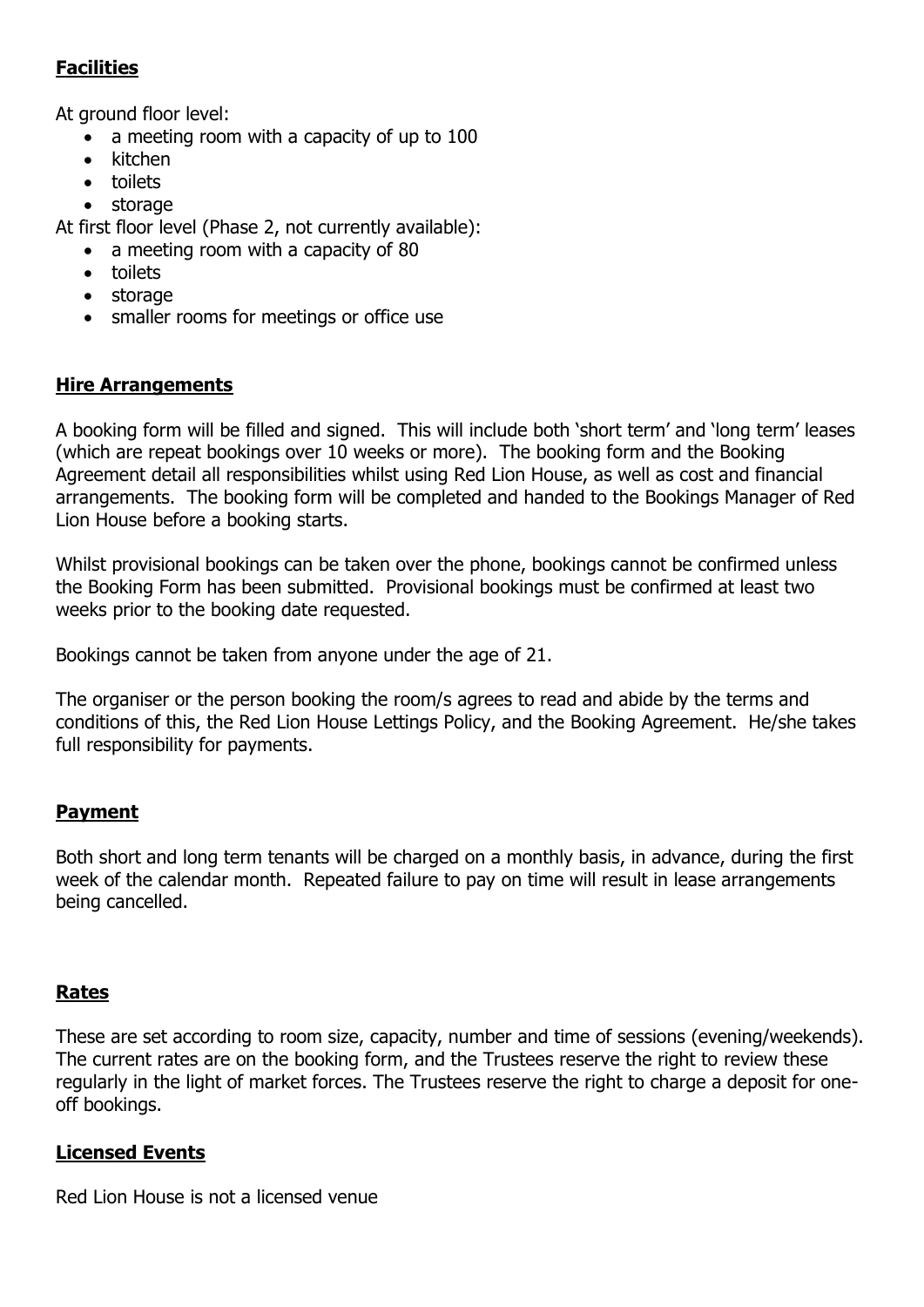### **Cancellations**

The organisation's named contact person must notify the Bookings Manager of cancellations a minimum of 7 days in advance in order to receive a refund (dependent on type of booking). After this time there may be a cancellation fee.

Any changes or cancellations must be received in writing, or by email. Long term hirers will be asked to give 28 days' notice in writing in order to terminate their lease early. Short term hirers will be asked to give at least 7 days notice, dependent on type of booking. Failure to do so will result in the hirer being charged at the full rate, unless it has been possible to let the room to another hirer at short notice. An administration fee of £20 may also be levied.

#### **Safeguarding**

Red Lion House Charity has Safeguarding Children and Safeguarding Vulnerable Adults Policies and copies are available on the website and in the paperwork file in the kitchen. It is the user's responsibility to be aware of the contents of the policies and to ensure the protection of children and vulnerable adults attending their function/group.

- If the hirer is providing activities for children or vulnerable adults they must provide the DBS number for the designated leader of the group on the Booking Form. This is not applicable if the event is a family party.
- Regular hirers are required to have a Safeguarding Children/ Vulnerable Adults Policy, compliant with Staffordshire's Safeguarding guidelines, in place, and a copy needs to be provided to the Bookings Manager at the time of booking.
- Hirers must have relevant Insurance in place and a Risk Assessment for their activity.
- Hirers must ensure that they have the appropriate adult to child ratios complying with current guidance.

#### **Users Conduct**

All users will be asked to show respect at all times for all others using Red Lion House, for the staff and for the property itself. Consideration to the neighbours must be given on entering and exiting the building.

Failure to meet with the requirements of the following may result in cancellation of further bookings: Safeguarding and Security Policies/Insurance/Risk Assessments.

Users must take appropriate measures to ensure the security of their guests and Centre users before any function/meeting takes place. Children must be supervised at all times. In the event of any security problem eg serious unruly behaviour or drinking to excess, which Red Lion House staff feel is posing a threat and is not being adequately dealt with by group leaders, the police will be contacted.

#### **SMOKING**

In compliance with current legislation governing premises with eating facilities, smokers are required to exit the building and stand at least 15 feet away from the Centre entrance. Group leaders are responsible for informing their groups of this policy